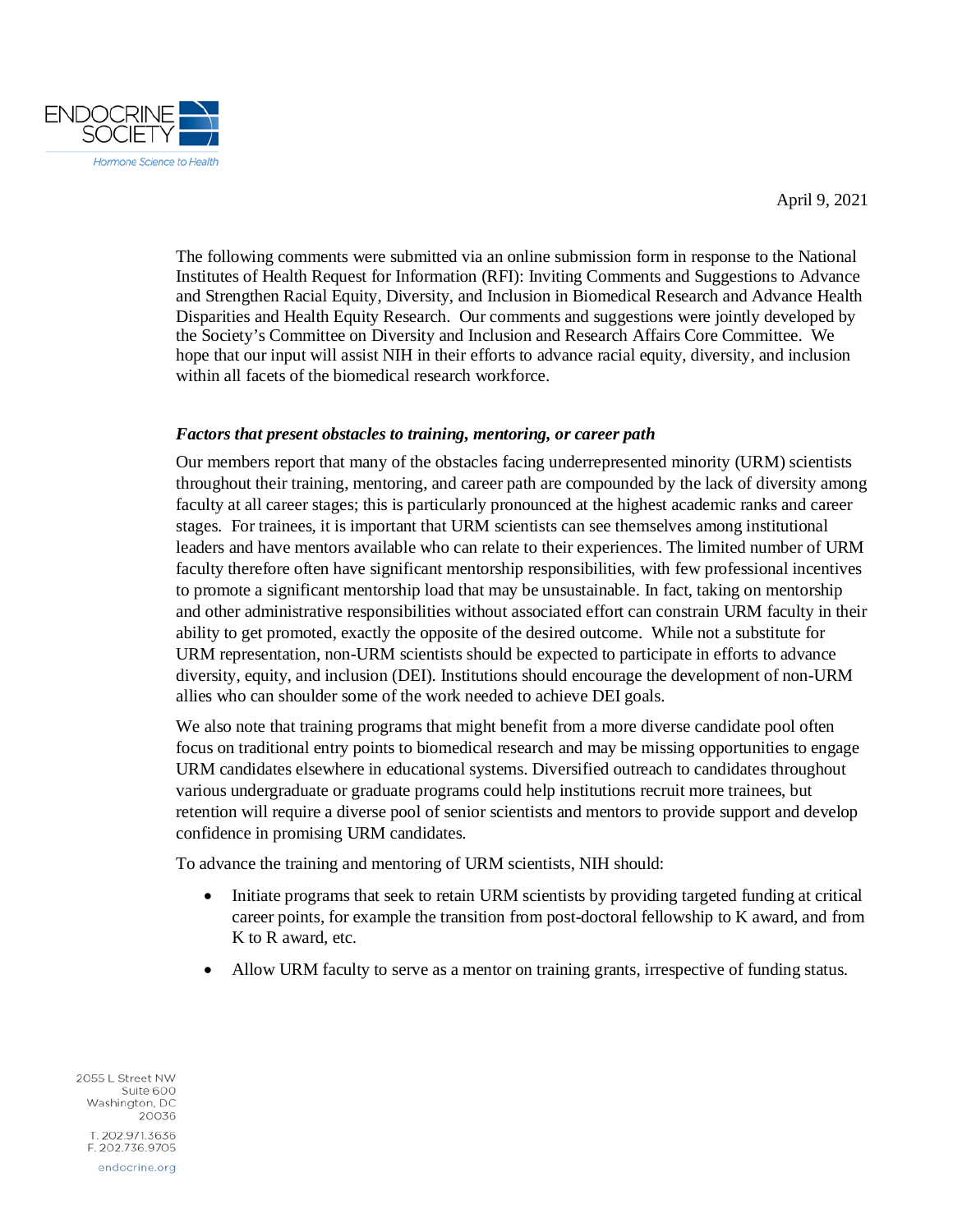

- Create incentives for URM mentorship activities, e.g., for mentors of F- and K08 or K23 awardees, or for K24-supported mentoring activities, and for individuals within a Cancer Center or as trainers in Cancer Center education cores.
- Recruit promising URM candidates at all training stages through outreach to students/trainees who take non-traditional career pathways (e.g., a postdoctoral fellow who works in industry for a time) or who temporarily explore other careers due to interest or due to a gap in funding.

## *Barriers inhibiting recruitment and hiring, promotion, retention and tenure*.

The lack of diversity at institutions itself creates additional challenges and barriers for underrepresented minority (URM) faculty in the biomedical research workforce. For example, URM faculty who have secured R01 funding at their institutions are often highly sought after for service activities and other campus activities to enhance diversity. While recognizing their importance, these service activities take time away from research and other career development activities, potentially resulting in diminished research productivity, challenges in applying for grants in the future, and ultimately loss of R01 funding. This reinforces the need to engage non-URM allies to share in the work required to advance DEI goals.

Because funding is a critical element of any scientist's career path, NIH review panels have a tremendous amount of influence over the retention of faculty, including URM scientists. It is therefore particularly important for diverse perspectives and viewpoints to be present on study sections and review panels. In the near-term this will require training allies to reduce the burden on URM faculty, and also recruiting more URM faculty as participants. Unconscious bias training is helpful and should be encouraged, but it is not a substitute for inclusive review panels that are able to mitigate bias that can persist in subtle ways.

To promote retention of URM faculty NIH should:

- Provide mechanisms for bridge funding (e.g., matching institutional bridge support) for URM faculty when there is a break in funding due to their efforts to enhance minority recruitment, engagement, and mentorship.
- Incentivize universities by providing funding through center grants or training grants for URM faculty that are working to increase diversity, i.e. compensate faculty for the extra administrative burdens that are placed on them and support training other faculty to act as allies, such that URM faculty are not the only individuals called upon to serve in these important roles.
- Consider that the current rules which govern participation in important decision-making panels (e.g., requirement to have current R01 funding for NIH study section participation) are themselves barriers to diversity, inclusion, and equity, and test the effects of removing these rules on outcomes related to diversity, equity, and inclusion (DEI).
- Increase participation of URM scientists in the early career reviewer program and report metrics that track URM participation and career progression.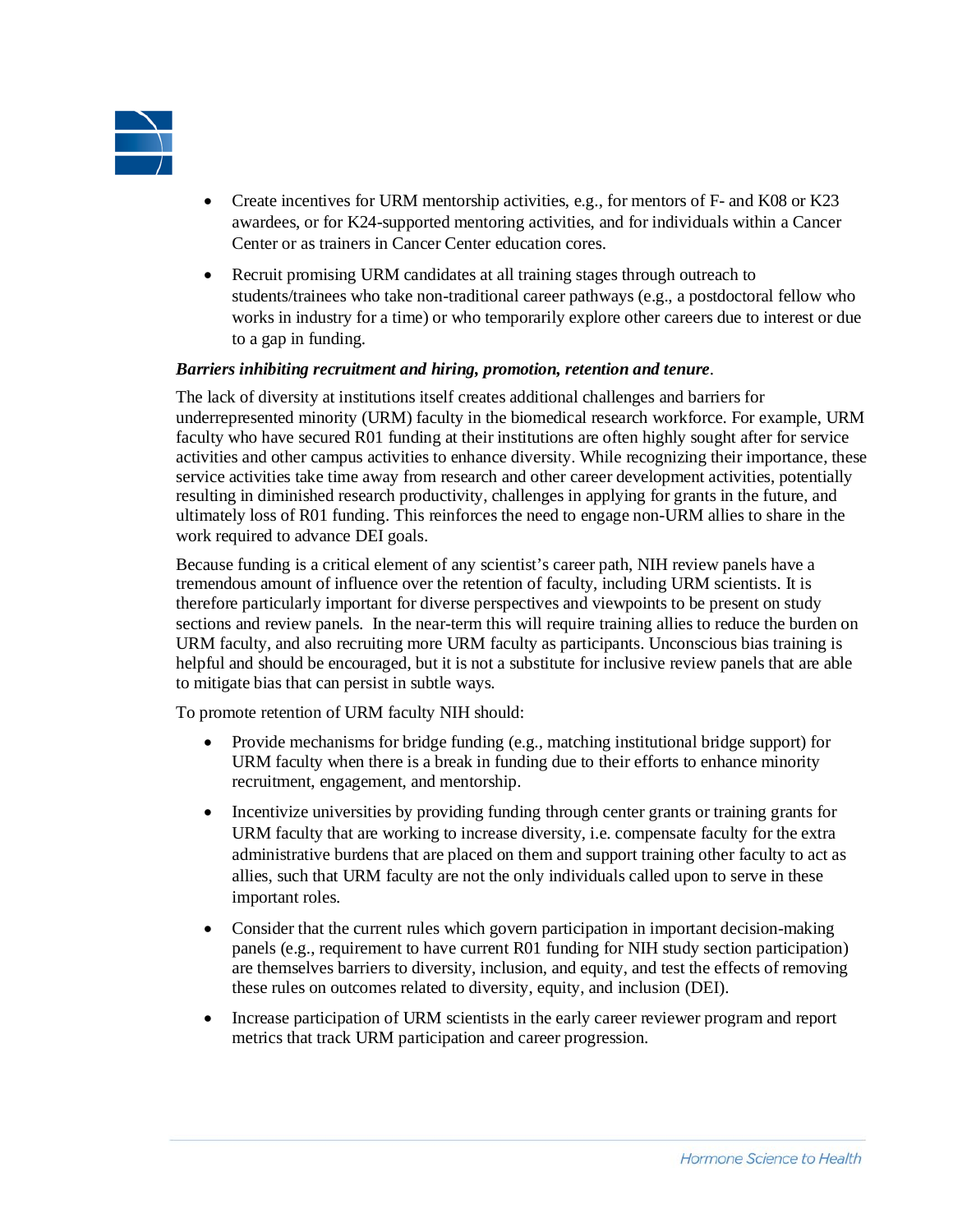

## *Existing NIH policies, procedures, or practices that may perpetuate racial disparities/bias in application preparations/submissions, peer review, and funding*.

NIH policies that restrict participation in certain activities to R01 grantees often create additional barriers for URM faculty. Like all faculty, URM faculty benefit from activities such as service on study sections or in a mentorship capacity on training grants and the rigid eligibility rules on these activities create further barriers to URM participation if they face a gap in funding. Restricted eligibility rules, on top of the general disparities in funding that URM faculty face, help perpetuate a vicious cycle where URM faculty are not included in key activities (e.g., study section and training grant involvement) where diverse perspectives could help foster a more inclusive workforce.

Additionally, some NIH policies to reduce bias are well-intentioned but lack enforcement mechanisms. For example, training and center grant applications have a diversity component; however, this is not a scorable component of the grant. Institutions are therefore less incentivized to prioritize and pay close attention to DEI in the training environment.

Finally, while we enthusiastically support NIH programs such as the Future Leaders Advancing Research in Endocrinology (FLARE) program to generate cohorts of URM investigators, NIH should take a broader look at the pipeline to ensure that these cohorts have viable pathways to a stable mid-career position and beyond. Additional programs targeted to mid-career investigators would not only help stabilize the pipeline, but also ensure that early-stage investigators have a robust pool of URM advisors, mentors, and role-models.

To reduce these policy-based barriers to URM participation in critical career-advancement activities, NIH should:

- Enhance diversity by making exceptions to funding rules for URM faculty that would allow them to serve on a study section and/or be eligible to be trainers on training grants if they face a gap in funding.
- Incentivize institutional commitment to DEI by giving grants with strong DEI components preferential treatment for funding decisions.
- Initiate programs aimed at retaining mid-career URM faculty, for example by payline adjustments or encouraging ICs to advance URM "at-risk" candidates for beyond-payline funding.

*Additional ideas* for bold, innovative initiatives, processes or data-driven approaches that could advance the diversity, inclusion, and equity of the biomedical research workforce and/or promote research on health disparities.

Our members urge NIH to carefully review the existing rules and policies that unintentionally prevent URM scientists from participating fully in the biomedical research enterprise. Although our comments and recommendations focus on increasing representation of URM faculty, efforts to create a more diverse, equitable, and inclusive workforce should build on and be coupled to initiatives to promote and retain individuals of all genders.

To reduce obstacles to the training and mentoring of URM scientists, NIH should: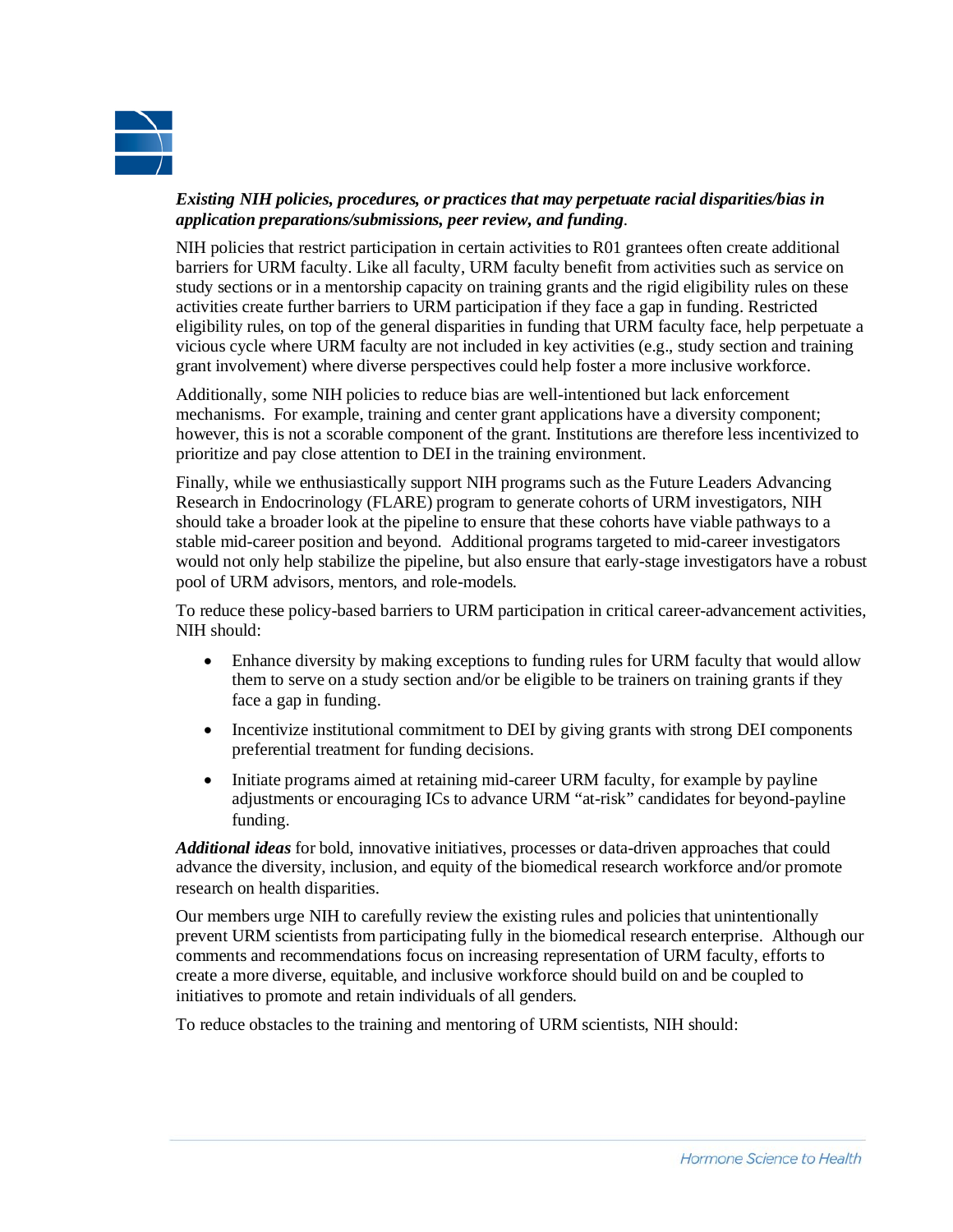

- Initiate programs that seek to retain URM scientists by providing targeted funding at critical career points, for example the transition from post-doctoral fellowship to K award, and from K to R award, etc.
- Allow URM faculty to serve as a mentor on training grants, irrespective of funding status.
- Create incentives for URM mentorship activities, e.g., for mentors of K08 or K23 awardees, or fo K24-supported mentoring activities, and for individuals within a Cancer Center or as trainers in Cancer Center education cores.
- Recruit promising URM candidates at all training stages through outreach to students/trainees who take non-traditional career pathways (e.g., a postdoctoral fellow who works in industry for a time) or who temporarily explore other careers due to interest or due to a gap in funding.

To promote retention of URM faculty NIH should:

- Provide mechanisms for bridge funding (e.g., matching institutional bridge support) for URM faculty when there is a break in funding due to their efforts to enhance minority recruitment, engagement, and mentorship.
- Incentivize universities by providing funding through center grants or training grants for URM faculty that are working to increase diversity, i.e. compensate faculty for the extra administrative burdens that are placed on them and support training other faculty to act as allies, such that URM faculty are not the only individuals called upon to serve in these important roles.
- Consider that the current rules which govern participation in important decision-making panels (e.g., requirement to have current R01 funding for NIH study section participation) are themselves barriers to diversity, inclusion, and equity, and test the effects of removing these rules on outcomes related to diversity, equity, and inclusion (DEI).
- Increase participation by URM scientists in the early career reviewer program and report metrics that track URM participation and career progression.

To reduce these policy-based barriers to URM participation in critical career-advancement activities, NIH should:

- Enhance diversity by making exceptions to funding rules for URM faculty that would allow them to serve on a study section and/or be eligible to be trainers on training grants if they face a gap in funding.
- Incentivize institutional commitment to DEI by making the DEI section a scorable component of grants.
- Initiate programs aimed at retaining mid-career URM faculty, for example by payline adjustments or encouraging ICs to advance URM "at-risk" candidates for beyond-payline funding.